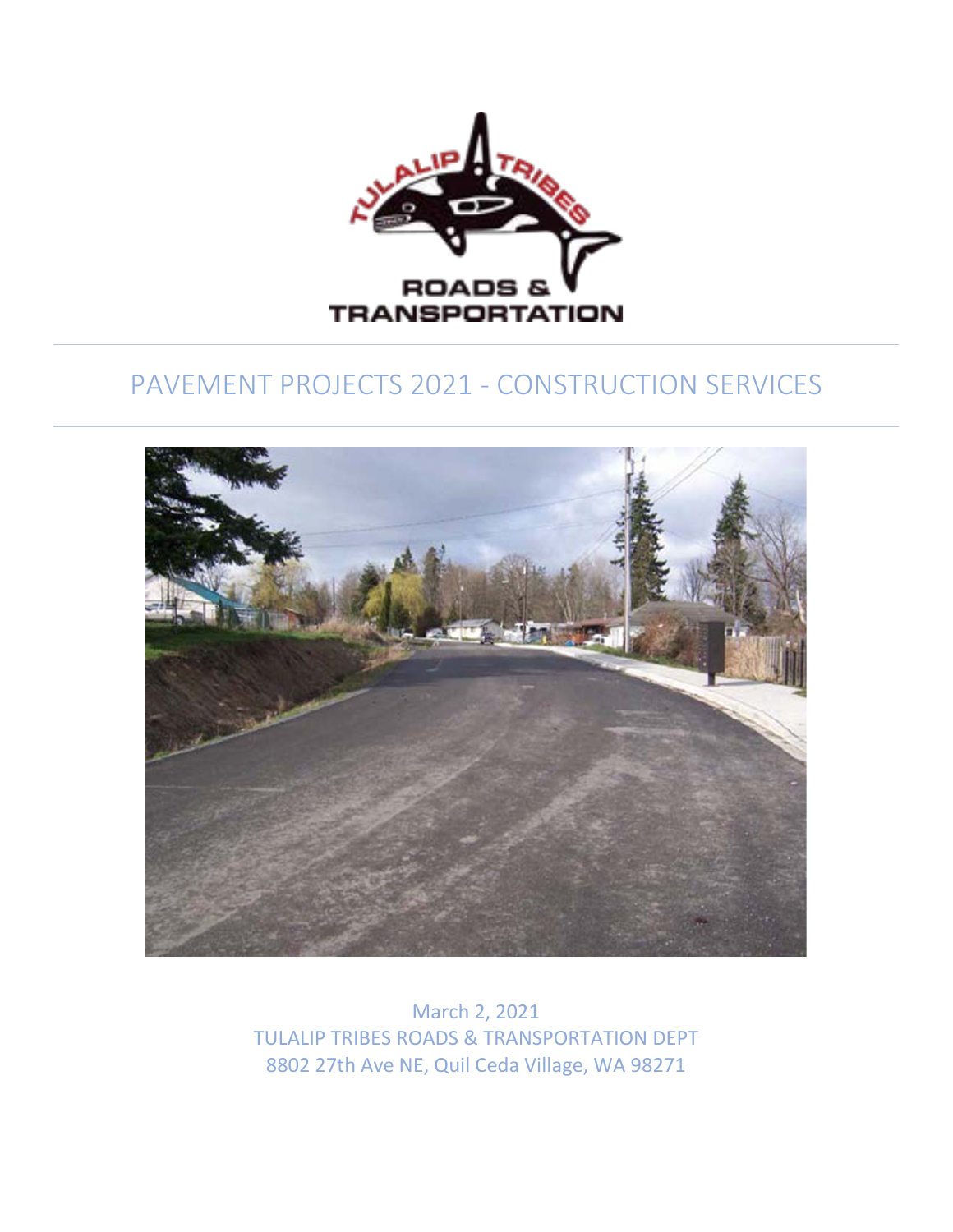# **REQUEST FOR PROPOSAL**

# **REQUEST FOR PROPOSAL**

#### **Pavement Projects 2021 – Construction Services**

#### **1.0 INTRODUCTION**

The Tulalip Tribes of Washington ("Tribes") is soliciting qualified Engineering (Construction Infrastructure) firms to submit Proposals for construction engineering services support for the road improvements projects located at Hermosa Beach Road, Mission Hill Road, and Battle Creek Road ("The Roads").

All proposals are required to include evidence of experience in projects of similar scale and complexity.

Proposers shall abide by The Tulalip Code, Chapter 9.05 – TERO Code which provides NAOB preference in contracting goods and services. Additionally, The Tulalip Tribes' Board of Directors has the authority to require those employers subject to The Tulalip Code, Chapter 9.05 – TERO Code and applicable federal laws and guidelines, to give preference to Indians in hiring, promotions, training, and all other aspects of employment. Proposers shall comply with The Tulalip Code and the rules, regulations, and orders of the TERO Commission. For more information about the Tulalip Code, Chapter 9.05 – TERO Code, contact The Tulalip Tribes' TERO Department at 6406 Marine Drive, Tulalip, Washington 98271, Office (360)716-4747 or Facsimile (360)716-0249. The Tulalip TERO Code is available for review on the Tulalip TERO [website: www.tulalipte](http://www.tulaliptero.com/)ro.com

#### **2.0 SUBMITTAL REQUIREMENTS AND DEADLINE**

Interested applicants should provide the following information:

- 1. Qualifications/Expertise of organization;
- 2. Qualifications of proposed staff;
- 3. Previous experience in providing similar services;
- 4. Proposed project approach;
- 5. Proposed project delivery; and,
- 6. Proposed cost per work item.

For the purposes of developing costs, assume 90 working days will be included in the contract and that the project duration will be six (6) months including pre-construction activities through project closeout.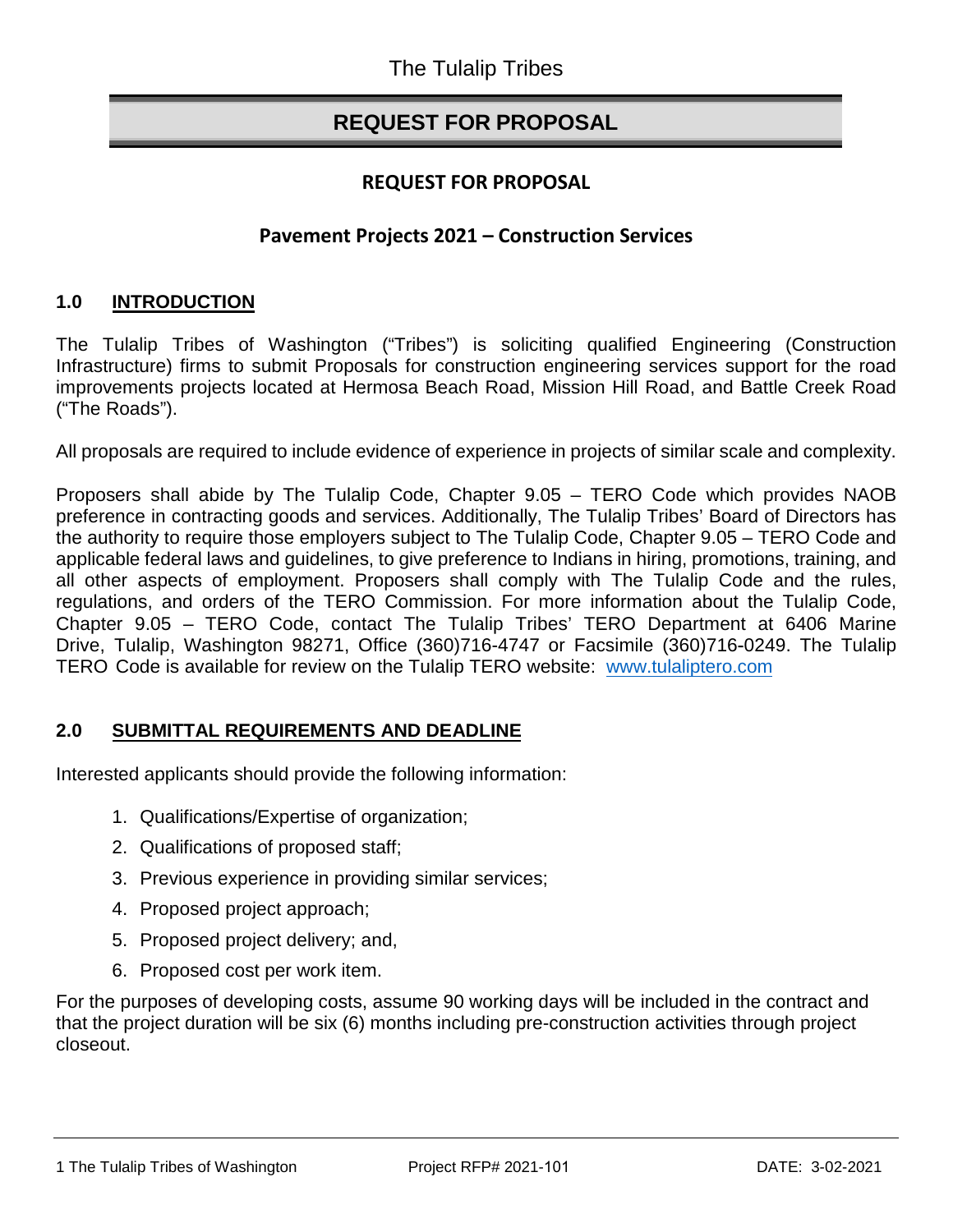Proposals must be received electronically via email to the project manager, Christina Parker, Tulalip Tribes Roads & Transportation Manager, at [christinaparker@tulaliptribes-nsn.gov](mailto:christinaparker@tulaliptribes-nsn.gov) no later than 5:00 PM, Pacific Standard Time, Monday, March 29<sup>th</sup>, 2021. No hard copy proposals will be accepted. Faxed submittals will not be accepted. If the file size is larger than 15 MB, contact the project manager for alternative submission options. Upon receipt of your documents, the project manager will send a confirmation email. It is the responsibility of the proposer to ensure that electronic submissions are received by the established deadline. For questions about the electronic submittal process contact Christina Parker, Tulalip Tribes Roads & Transportation Manager.

Christina Parker, Tulalip Tribes Roads & Transportation Manager

8802 27<sup>th</sup> Ave NE, Quil Ceda Village, WA 98271

[christinaparker@tulaliptribes-nsn.gov](mailto:christinaparker@tulaliptribes-nsn.gov)

(360) 716-5026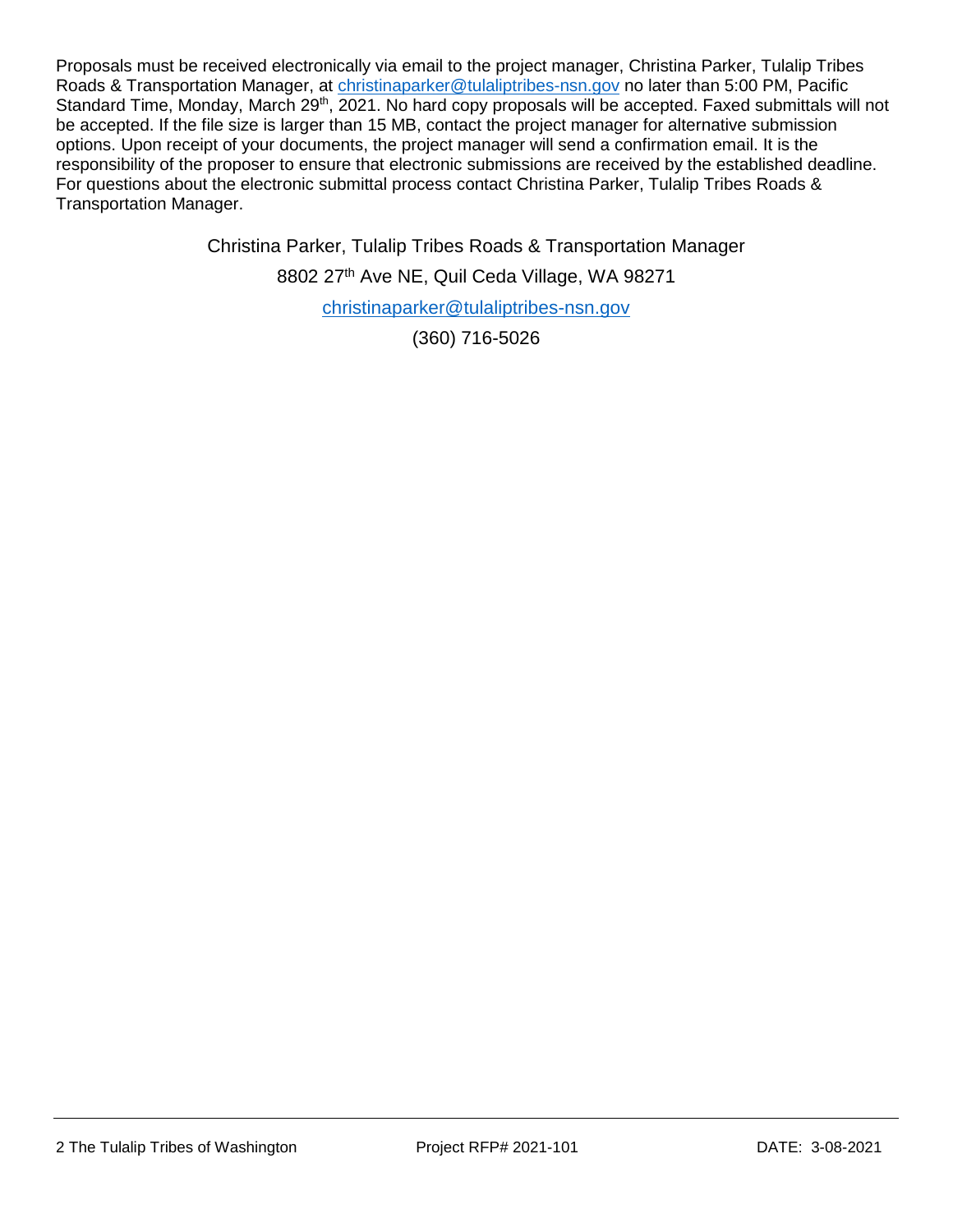### **3.0 PROJECT DESCRIPTION**

The Roads are located within the Tulalip Tribes' Reservation. Improvements include The Battle Creek Housing Area Rehabilitation Projects.



SEC. 22 AND 27, T 30 S, R 04 E, W.M.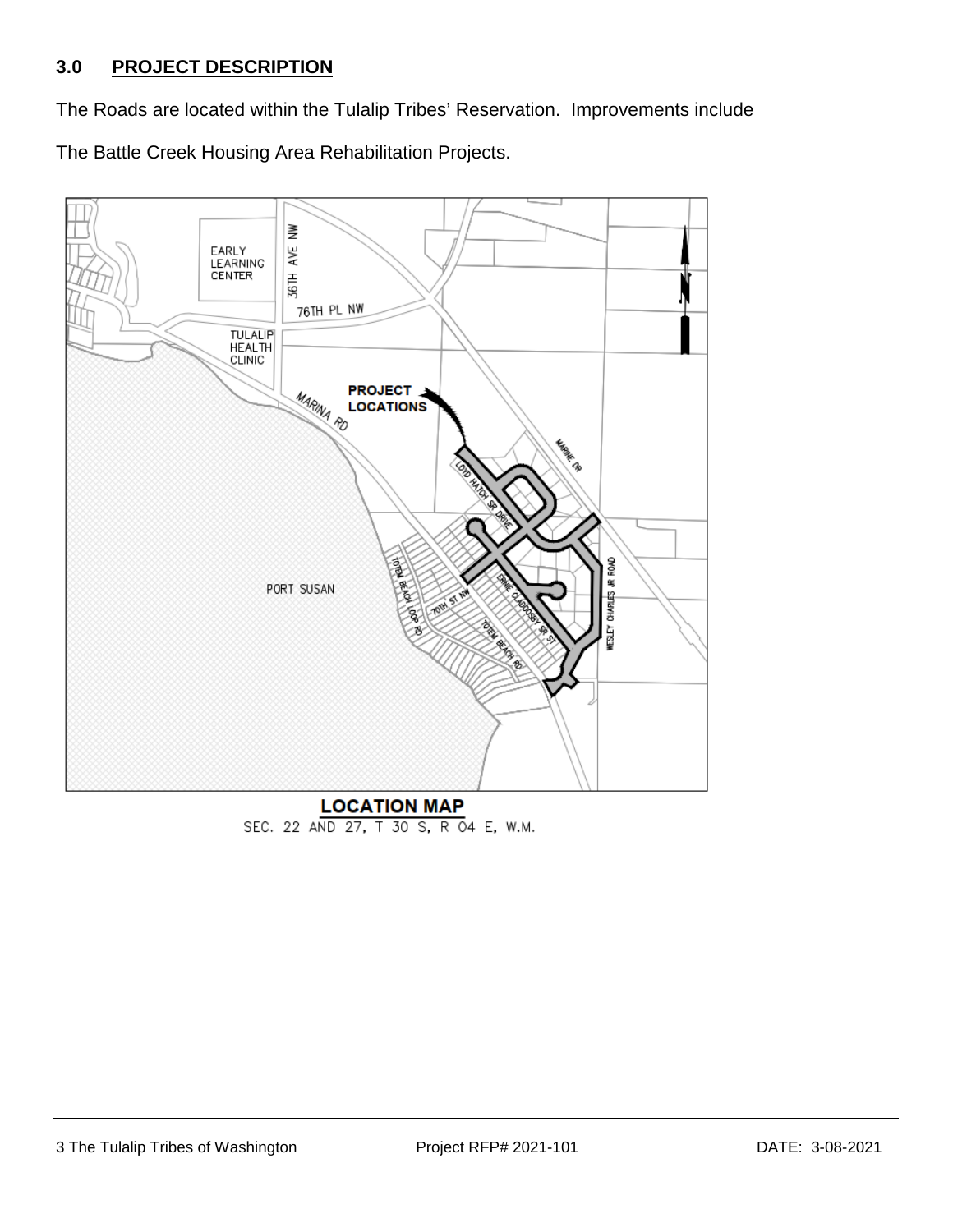

**LOCATION MAP** SEC. 21 AND 22, T 30 N, R 04 E, W.M.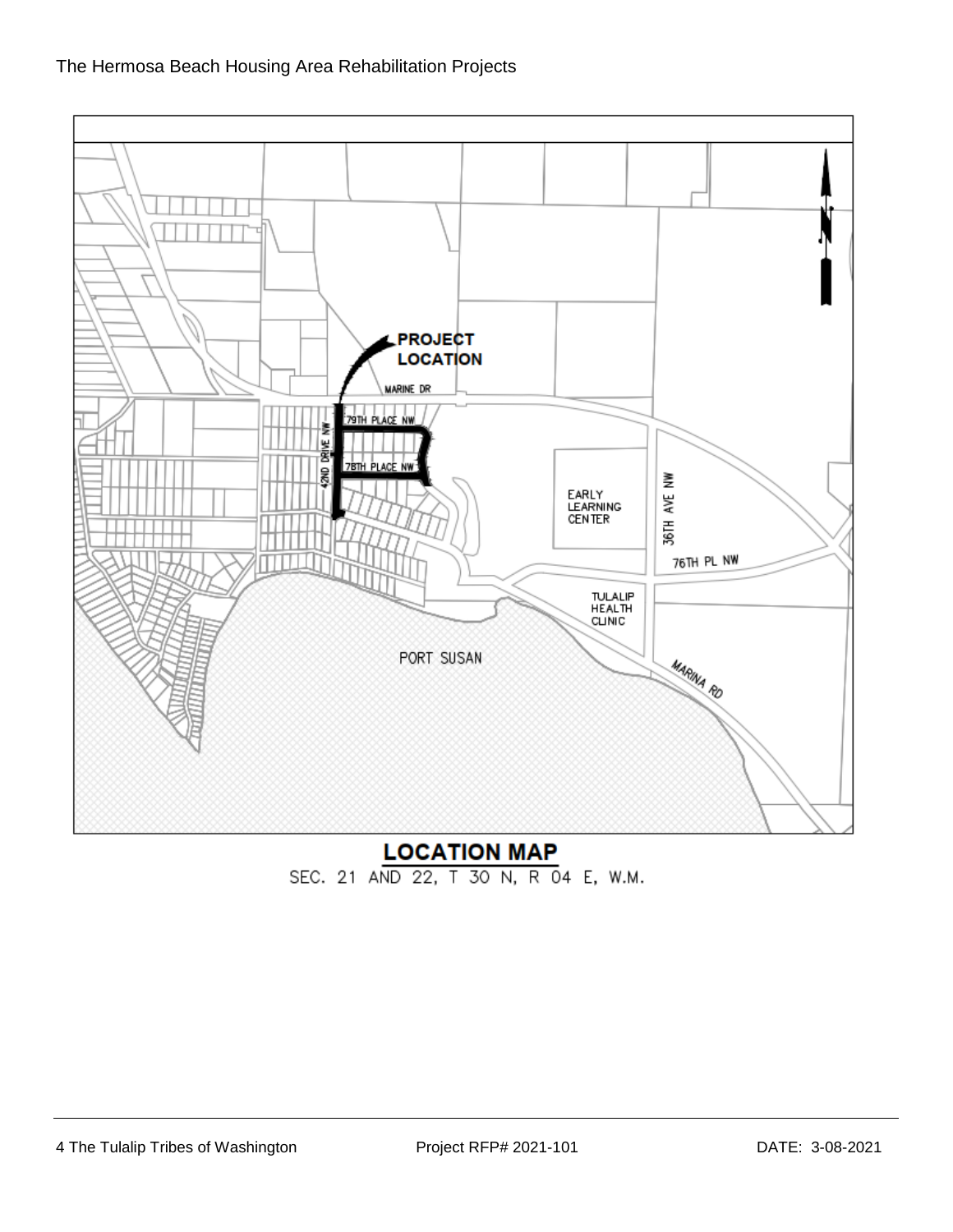

# **4.0 SCOPE OF SERVICES**

The consultant will be responsible for engineering and support services, including bid package preparation, bid advertisement and support through execution of the construction contract between the Tribes and the contractor for construction.

The consultant will assist the Tulalip Tribes during the construction. The assistance during construction is provided to answer questions by the Contractor and provide clarification of the design plans, details and specifications. Additional services during construction can include construction engineering, construction documentation support, construction observation, and participation in weekly construction meetings. The Consultant shall assume that construction of the project will take six (6) months including pre-construction activities through project closeout.

**Task 1 Project Management** – The Consultant project manager shall communicate regularly with the Tribes' project manager on the activities and status of work by Consultant staff and its subconsultant(s). The Consultant project manager, and other key staff, shall meet weekly with the Tribes' project manager to discuss the consultant's tasks and plan for upcoming tasks. The Consultant project manager shall prepare monthly invoicing and a progress report on the activities of the consultant.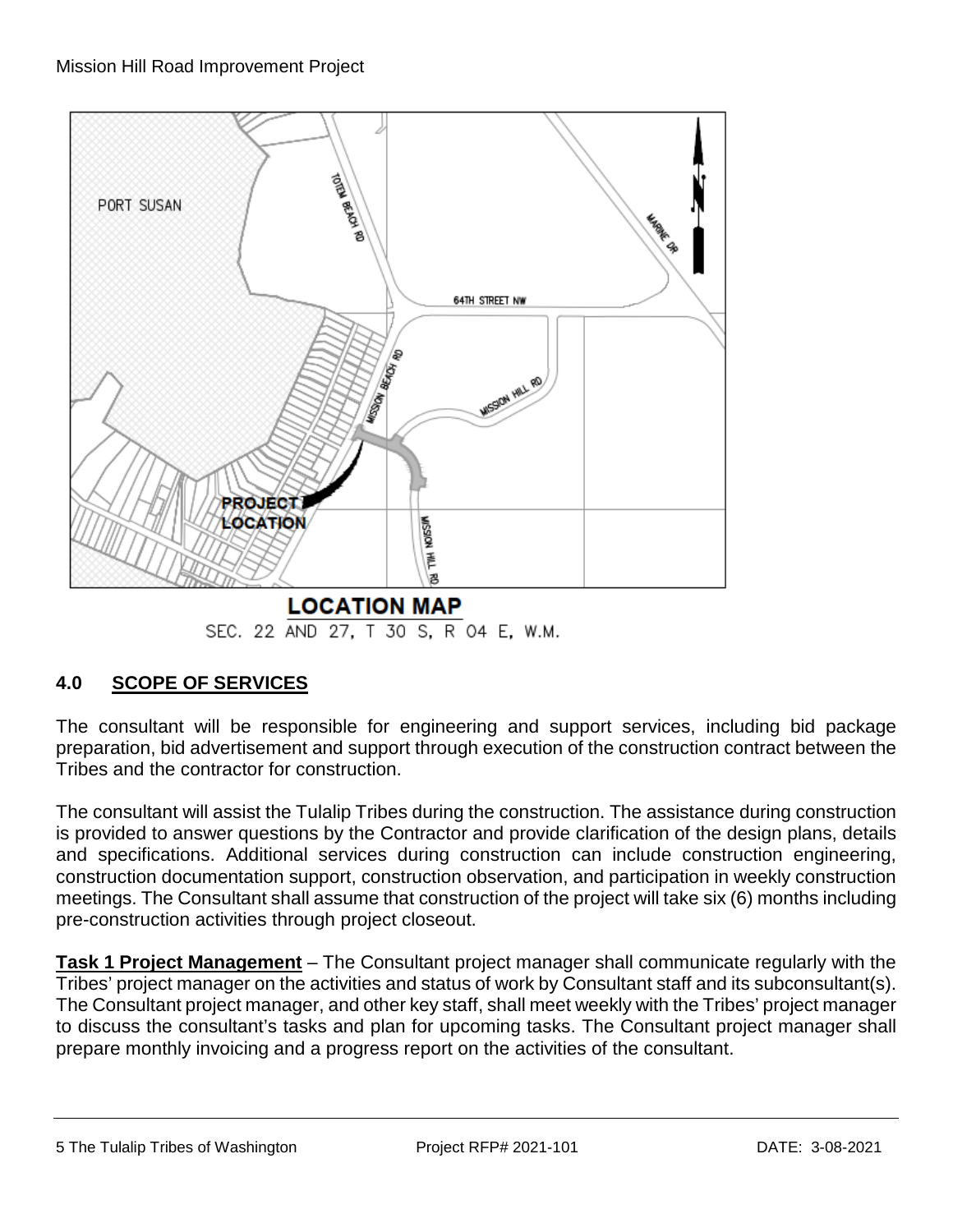**Task 2 - Communication and Outreach** – Consultant shall provide support to the Tribes' outreach activities including informational communications and meetings with the adjacent residents, emergency services, QCV businesses, Community Transit, Snohomish County, and others as requested by the Tribes. This support shall include informational packages on project construction activities (up to 2 packets) and attend meetings (up to 3 meetings).

**Task 3 - Requests for Information (RFIs)** – Consultant shall respond to written RFIs by reviewing field conditions and interpreting plans including technical interpretations of the drawings, specifications, and contract documents. Supplemental drawings will be provided as necessary to clarify design intent. This task shall include field verifications or coordination with other consultants for design as needed to provide responses to RFIs. The process for RFIs and responses will be documented electronically via the Tribes' SharePoint site set up for this project. The submittal flow for RFIs will be concurrent to the Tribes and Consultant. Reviews and responses from the Tribes and Consultant will be consolidated in to a single response. Consultant will provide responses to RFIs in accordance with the contract specifications except as otherwise approved. This scope assumes up to 100 RFIs.

**Task 4 - Contractor Submittal Reviews** – Consultant shall review and approve submittals and shop drawings for conformance to the design plans and technical specifications. The process for shop drawing submittals, reviews, responses and resubmittals will be documented electronically via the Tribes' SharePoint site set up for this project. The submittal flow for these contractor prepared submittals will be concurrent to the Tribes and Consultant. Reviews and responses from the Tribes and Consultant will be consolidated into a single response. Consultant shall respond to submittals in accordance with the contract specifications except as otherwise approved. The following submittals shall be reviewed by the Consultant:

- o **Construction Staging Plans**
- o **Maintenance of Traffic (MOT)**
- o **Dewatering system(s)**  if applicable
- o **Utilities/Storm Sewer** Review of shop drawings and materials submittals for utility improvements.
- o **Other materials submittals related to the roadway and utility construction**

**Task 5 - Change Orders** - Contractor shall review change orders for conformance to the design plans and technical specifications, and shall recommend revisions or recommend approval to the Tribes project manager. Consultant shall provide services for the change order process by providing independent cost estimating and assistance with change order preparation. This scope assumes up to 5 change orders and up to 10 field directives.

**Task 6 - Construction Meetings** – Consultant shall participate in weekly construction meetings at the project site (up to 25 meetings for two key staff).

**Task 7 - Site Observations** – Consultant shall visit the site once weekly and at critical construction milestones such as major traffic control changes, road closures, and as requested to monitor the progress of the project, observe field conditions, and anticipate design support needs.

**Task 8 - Contractor Pay Estimates** – Consultant will assist in the pay estimate process by collecting, verifying and electronically filing certified payrolls, lien releases, and other documentation required for payment by the Tulalip Tribes requirements.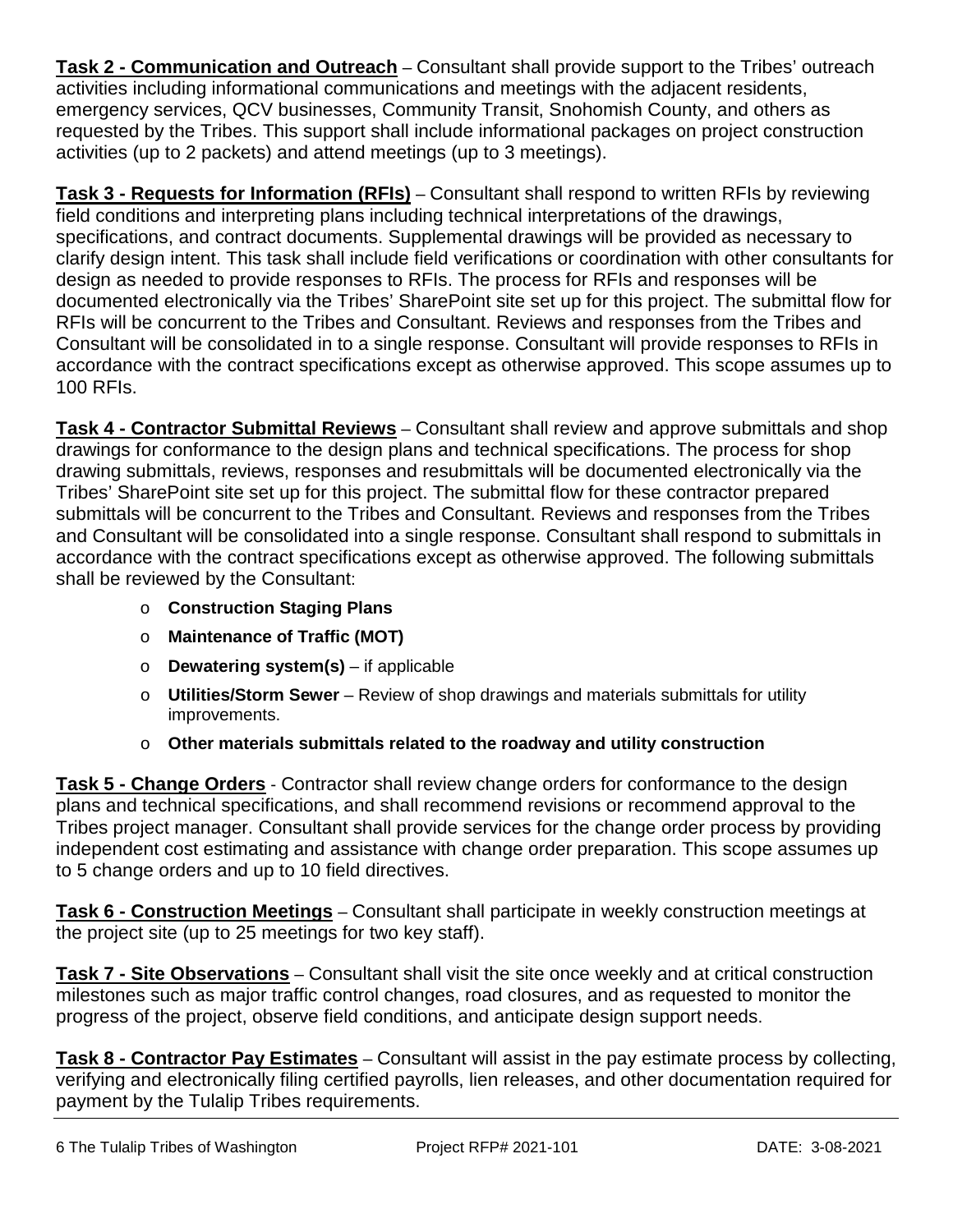**Task 9 - Contractor Cost at Completion Forecasting** – Consultant will evaluate contractor progress on the project, bid item quantities evaluation, and prepare forecasts for the cost at completion of the construction contract. This information will be used by the Tulalip Tribes' project manager to anticipate project cost overruns and the consultant shall support the Tribes in developing ways to mitigate cost overruns should they develop.

**Task 10 - Project Schedule** – Consultant shall provide ongoing monitoring of the project schedule to include the review and recommend approval of contractor's overall project schedule and monitor project progress weekly as it relates to the overall project schedule. This shall include review of contractor's look ahead schedule at the weekly construction meetings.

**Task 11 - Construction Documentation Support** – Consultant shall support the Tribes' project manager in monitoring of required documentation for the construction per requirements of the Tulalip Tribes. Consultant shall prepare materials for each weekly construction meeting including providing minutes of last meeting, meeting agenda, and taking minutes. Consultant will also prepare the ROM, maintain a submittal log for shop drawings and materials, and RFI log, and a change order log.

# **5.0 SELECTION AND AWARD PROCESS**

The intent of this RFP is to solicit interest from Engineering (Construction, Infrastructure) firms for the consultation on the physical construction of the roadway rehabilitation projects. A selection committee will review the written proposals. Only proposals that meet mandatory requirements will be considered. Selection will be made based upon the evaluation of the Engineering (Construction, Infrastructure) firm's qualifications, the technical merits of the proposal and the cost of the project.

The process for selection of the Engineering (Construction, Infrastructure) firm is anticipated to be as follows:

- 1. Consultant submitting a proposal will be scored and ranked on the basis of the evaluation criteria set forth in this RFP.
- 2. The Tulalip Tribes reserves the right to check references of the Contractor(s) at any time during the selection process. Should the information obtained during the reference checks cause concern regarding the firm's past performance or their ability to successfully perform the contracts to be executed based on the requirements of this RFP, the Tulalip Tribes has the sole discretion to determine a Contractor is not qualified for the Project. References can include The Tulalip Tribes, provided the Contractor has performed past project with the Tulalip Tribes, and others whether specifically listed by the proposing firm or not.

#### *Mandatory Requirements:*

- 1. Completed Proposal submitted on time
- 2. Transmittal letter

#### *Qualifications, Technical Merit and Cost*

- 1. Qualifications of firm and key personnel (20 points)
- 2. Project Understanding, Approach, and Proposed Schedule (Technical Merit) (40 points)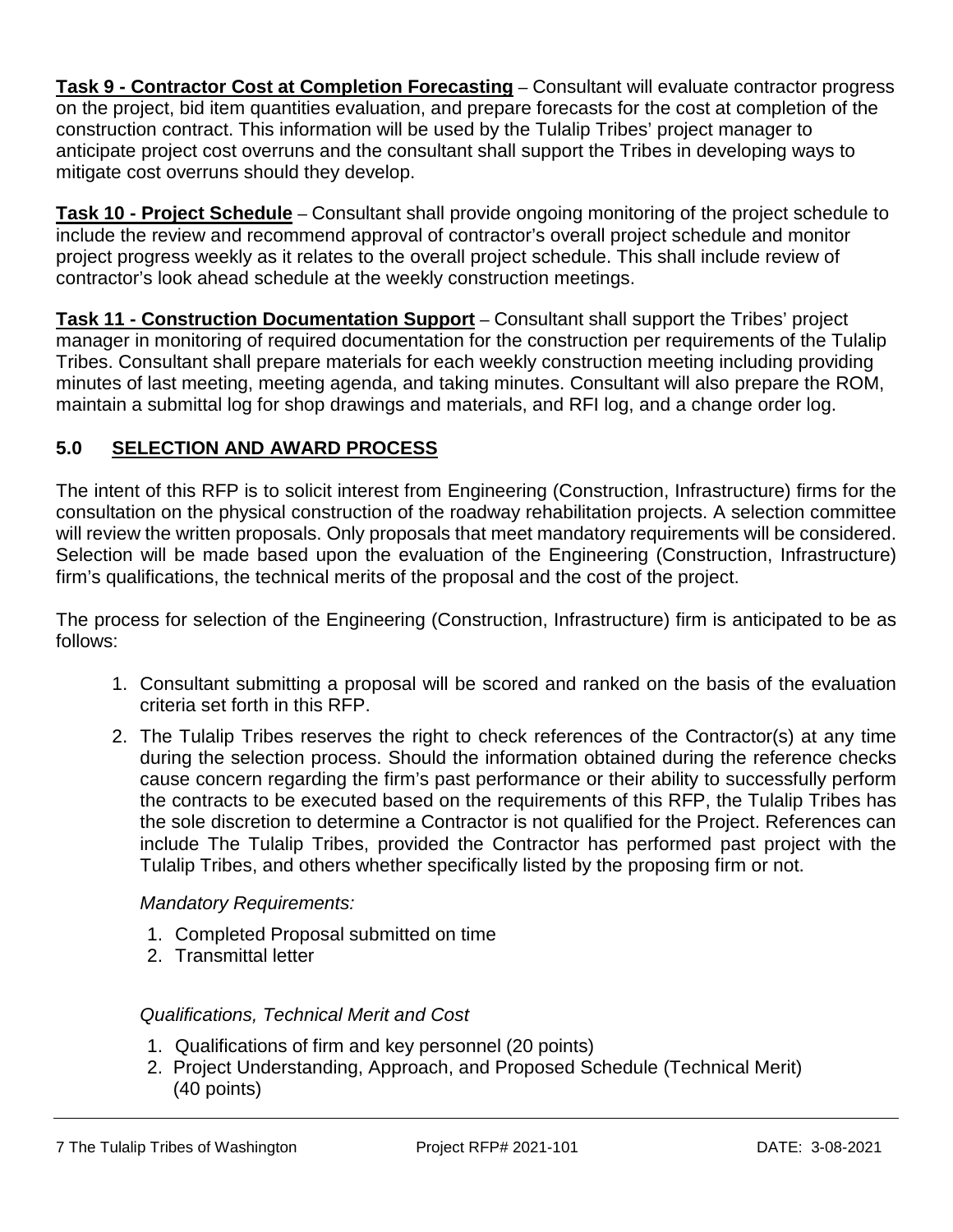#### 3. Cost Proposal (40 points)

#### TOTAL OF 100 EVALUATION POINTS

#### **6.0 INTERVIEWS**

After reviewing the Proposals, the Selection Committee may conduct interviews with the Proposers.

#### **7.0 SUBMISSION FORMAT**

Every Proposer must reply to each of the evaluation criteria set forth below in a clear and concise manner. Responses must be in the same order as listed, clearly separated and labeled by response. Brevity is preferred. Do not duplicate information presented in the Submission. Pay attention to specific requests for information. Organize the Submission in a manner that enables the selection committee to quickly access the requested, and pertinent, information. Proposals shall be submitted on 8  $\frac{1}{2}$  x 11 pages unless otherwise requested and in a sealed envelope.

- **1. TERO Certification**: Native American Owned Businesses (NAOBs) submitting proposals shall submit evidence of certification from the Tulalip Tribes' TERO (Tribal Employment Rights Ordinance) office as being a certified NAOB or Tulalip Tribal Member NAOB with their Submission in order to obtain the preferences provided for in this RFP.
- **2. Proof of insurance**
- **3. Detailed cost estimate**

#### **8.0 FINAL SELECTION**

The Tulalip Tribes of Washington intend to select the Engineering (Construction, Infrastructure) Team that meets the criteria set above from the Submission and the Interview (if held). Final selection must be approved by and shall be at the sole discretion of the Tulalip Tribes' Board of Directors. The Tulalip Tribes reserve the right to select any responsive and responsible Firm they determine.

#### **9.0 RIGHT OF REJECTION**

The Tulalip Tribes of Washington reserves without limitation and may exercise at its sole discretion, the following rights and conditions with regard to this Procurement process:

- 1) To cancel the Procurement process and reject any and all RFPs and/or Proposals;
- 2) To waive any informality or irregularity;
- 3) To revise the Procurement Documents and schedule via an addendum;

4) To reject any Proposer that submits an incomplete or inadequate response or is not responsive to the requirements of this RFP;

5) To require confirmation of information furnished by a Proposer, require additional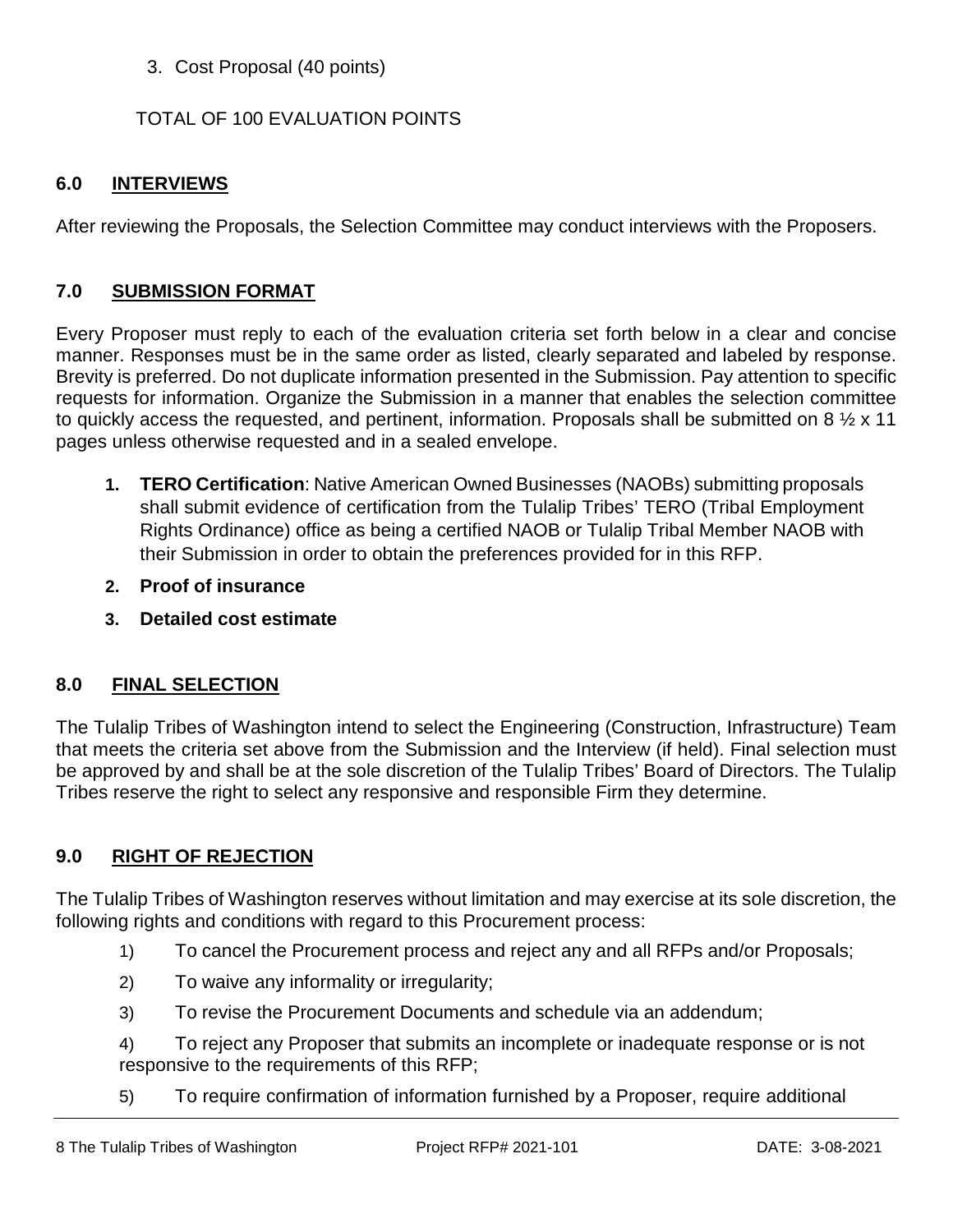information from a Proposer concerning its Submittal and require additional evidence of qualifications to perform the work described in this RFP;

6) To provide clarifications or conduct discussions, at any time, with one or more Proposers;

7) To contact references that are not listed in the Proposer's Submittals and investigate statements on the Proposals and/or qualification of the Proposer and any firms or individuals identified in the Proposal;

8) To consider alternative technical concepts and/or approaches identified by Proposers;

9) To take any action affecting the RFP process or the Project that is determined to be in the Owner's best interests; and

10) Approve or disapprove of the use of particular Sub consultants, Subcontractors, orKey Team Members and/or substitutions and/or changes to Subconsultants, Subcontractors, or Key Team Members from those identified in the Proposal, such approval or disapproval shall not be unreasonably exercised.

# **10.0 PRODUCT OWNERSHIP**

All drawings, specifications and other documents and electronic data, including such documents that are furnished by any proposer to Owner pursuant to this RFP ("Work Product") are deemed to be instruments of service and design, and engineering firm shall retain the ownership and property interests therein, including but not limited to any intellectual property rights, copyrights and/or patents, subject to the provisions set forth below. Notwithstanding the above, any portion of any Proposal that consists of architectural and other design elements and specifications that are unique to the Project will be the property of the Tulalip Tribes of Washington, including but not limited to any intellectual property rights, copyrights and/or patents. Proposers shall specifically designate those portions of the Work Product for which ownership in the Work Product meet the above definition and that shall be transferred. Such grant and transfer are conditioned on Owner's express understanding that any alteration of the Work Product without the involvement of the Proposer is at Owner's sole risk and without liability or legal exposure to the Proposer or anyone working by or through the Proposer, including Design Consultants of any tier.

# **11.0 LICENSING REQUIREMENTS**

All individuals, businesses, entities, and organizations engaged in business activities on the Tulalip Indian Reservation shall obtain a Tulalip Tribal Business License. This applies to all contractors, subcontractors, materialmen, suppliers, and consultants, regardless of tier or location, working on the project.

The Engineering (Construction, Infrastructure) firm shall be licensed by the State of Washington.

Note: Any professional or business licenses required will be the sole cost and responsibility of the Engineering (Construction, Infrastructure) firm.

9 The Tulalip Tribes of Washington **Project RFP# 2021-101** DATE: 3-08-2021